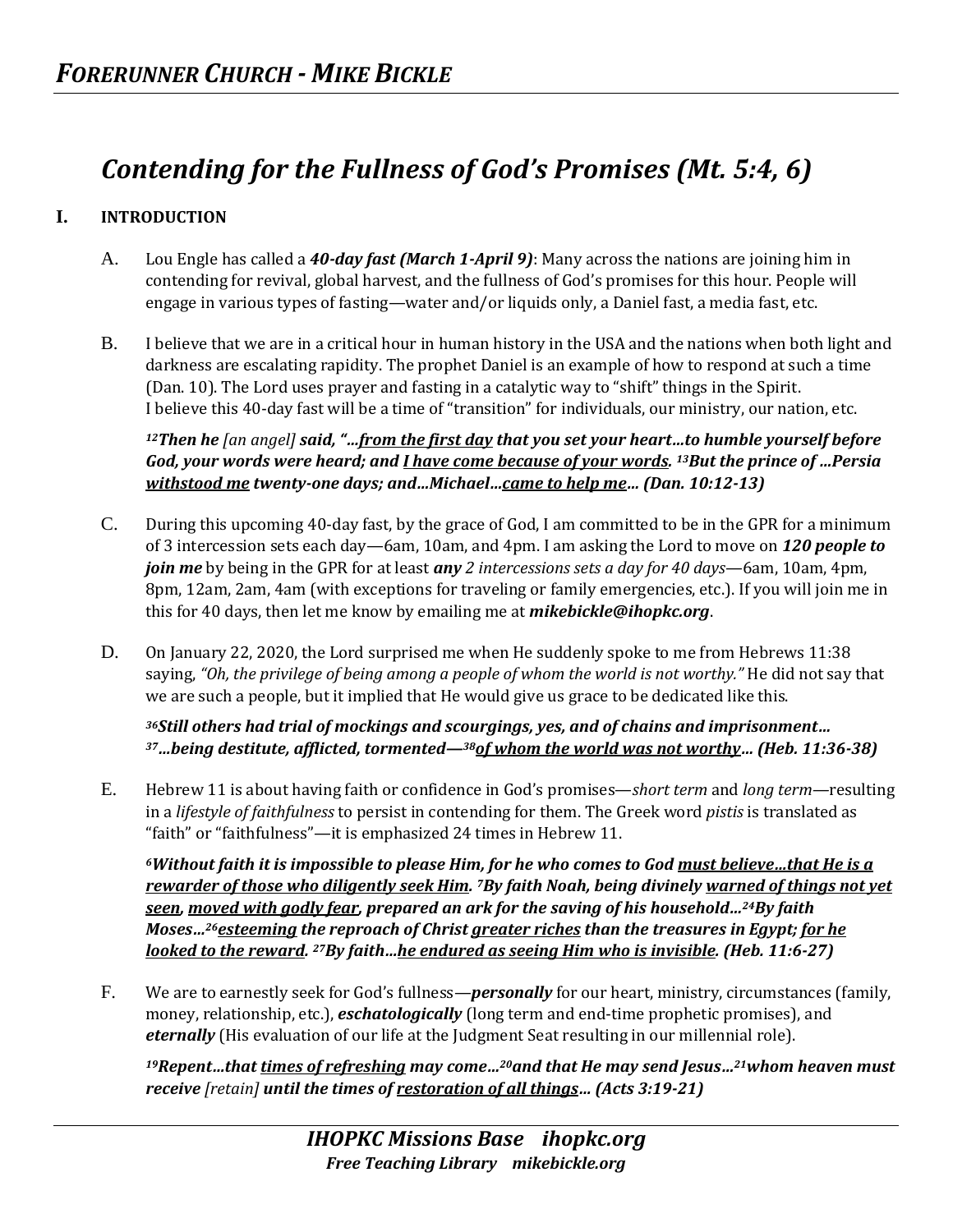#### **II. BLESSED ARE THOSE WHO MOURN AND HUNGER FOR RIGHTEOUSNESS (MT. 5:4, 6)**

A. The 8 beatitudes (Mt. 5:3-12) are Jesus' clearest statement on how to walk by faith as we pursue loving God with all our heart and contend for His prophetic promises—*short term and long term*.

#### *<sup>4</sup>"Blessed are those who mourn, for they shall be comforted…6Blessed are those who hunger and thirst for righteousness, for they shall be filled." (Mt. 5:4. 6)*

- B. We mourn and hunger for the *"gap"* between what is *available right now* in the Spirit and what we are experiencing in our personal life. This also includes contending for God's long term promises. On several occasions, I have heard prominent international leaders say, *"This is as good as it gets."*
- C. *Mourning and joy*: We hold these two truths in tension. We rejoice in who we are in Christ and what we are experiencing in God, while we are aware of how much more there is to experience. We are grateful for all that we experience, but continually seek the Lord for a greater measure. We are never content without pressing in with confidence for the fullness of all that He promised.
- D. This mourning is God's gift to us. This gift of mourning is rare, precious, and powerful. Feeling the pain of this godly desperation causes us to be extreme in reordering our life in how we spend our strength, time, and money—so that we use them to seek God for all that He is willing to give us.
- E. Jesus addressed this as the root problem in the "successful" church of Laodicea (Rev. 3:14-21). God told Howard Pittman that the condition of today's Church is like the Laodiceans (see *Placebo*).

*<sup>16</sup>"You are lukewarm…17Because you say, 'I am rich, have become wealthy, and have need of nothing'—and do not know that you are wretched, miserable, poor, blind, and naked…19As many as I love, I rebuke and chasten. Therefore be zealous and repent." (Rev. 3:16-19)* 

*<sup>14</sup>You have said, "It is useless to serve God; what profit is it that we have kept His ordinance and that we have walked as mourners before the LORD of hosts?" (Mal. 3:14)* 

F. James called many to mourn over their spiritual shallowness and lack of diligence in seeking God.

*<sup>8</sup>Draw near to God, and He will draw near to you…9Let your laughter be turned to mourning and your joy to gloom. <sup>10</sup>Humble yourselves in the sight of the Lord, and He will lift you up. (Jas 4:8-10)* 

G. Jesus taught on the blessedness of hungering to walk in "more" in the grace of God. Jesus called us to press into God for the release of righteousness in our personal lives, for others, and in society. Hunger is one of the most important signs of life. Lack of hunger is a serious sign of sickness in the spirit. When there is no hunger for a sustained period, then there is no life. Many live in a "spiritual intensive care unit" without any hunger for prayer or the Word. This is abnormal Christianity.

### *<sup>6</sup>Blessed are those who hunger and thirst for righteousness, for they shall be filled. (Mt. 5:6)*

H. Paul, the premier teacher on grace, pressed in for the prize of walking in the fullness of His calling.